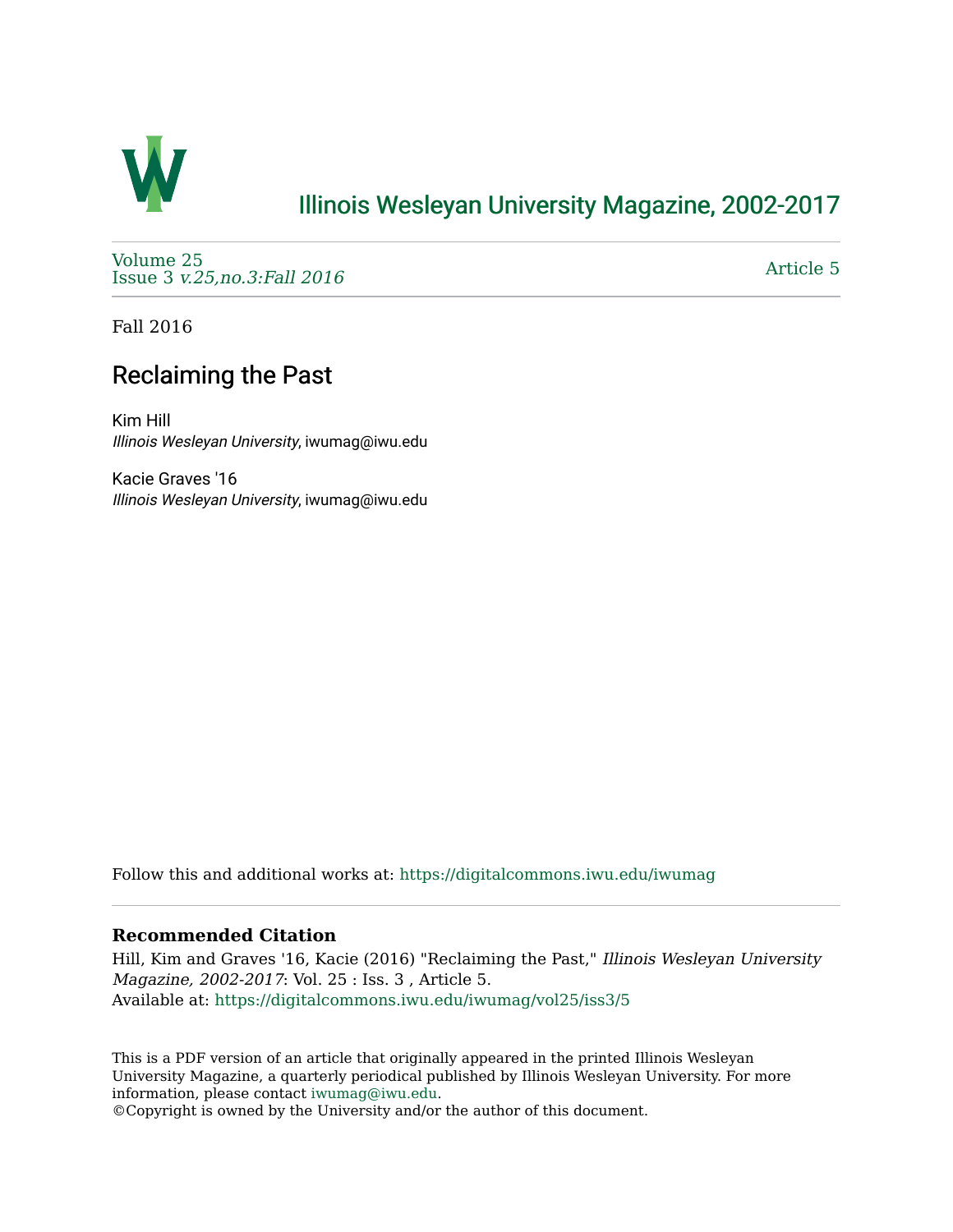# Reclaiming the Past

Angie Glasker '05 strives to preserve Native American culture and history not just for posterity but to help amend centuriesold injustices.

### **Story by KIM HILL & KACIE GRAVES '16**

What began as a small gathering in North Dakota grew into the largest assembly of Native Americans in a century, joining with the Standing Rock Sioux Tribe in its protest against the building of a 1,168-mile crude oil pipeline. Tribe officials, who have sued the federal government, say the Dakota Access Pipeline violates a nearly 150-year-old treaty, destroys sacred sites and threatens a river that's a source of water for millions.

The issues at stake in the dispute, which began making headlines this summer, were sadly familiar to Angie Glasker '05. As an assistant curator for the Wisconsin Historical Society, Glasker strives to preserve Native American culture and history not just for posterity but to help amend centuries-old injustices.



For the Wisconsin Historical Museum, Angie Glasker '05 created several new panels, like the one above. She designed them to provide a positive, accurate portrayal of Native American history, language and culture. (Portrait photo by Ron Dennis)

"I think we'll see this kind of support — where tribes rally together to protect the sovereignty and rights of another Native nation — more and more in the future," says Glasker of the Dakota pipeline protests. "We've already seen it on a smaller scale several times in Wisconsin and the Great Lakes region in the face of proposed mines."

On behalf of the Wisconsin Historical Society, Glasker administers federal grants from the Native American Grace, Protection, and Repatriation Act (NAGPRA). The 1990 law requires institutions receiving federal funds to return Native American cultural items to lineal descendants and culturally affiliated tribes.

Such items include funerary and sacred objects as well as human remains. Glasker says her organization's NAGPRA grant focuses specifically on the remains in the society's collections, which encompass the Wisconsin Historical Museum and 11 other historic sites. These remains came to the society in a variety of ways — from efforts in the early 20th century to save Wisconsin's remaining burial mounds to burial sites excavated during highway construction in years prior to NAGPRA.



Glasker prepares human remains for repatriation in the museum collections storage room. Funerary and sacred objects are also stored there, some dating back as far as the Early Woodland period (about 1000 BCE to 1 BCE).

"I help return human remains and their associated funerary objects to Wisconsin's Native nations," says Glasker, who views NAGPRA as a human rights issue.

Some museums have a less-than-honorable history regarding procurement of Native objects, she says. "Museums were taking advantage of the impoverished situations Native Americans found themselves in. Anthropologists and archaeologists would go out to reservations and pay very little or nothing for these artifacts." In other cases, bodies would be dug up and taken back to institutions for study. Though such practices were not illegal prior to NAGPRA's passage, they were not necessarily ethical, Glasker says.

"There is a very long history of mistreatment between Western institutions and Native people, and NAGPRA exists as a way of addressing that mistreatment," she states. "You can never set it right, but I think you can create new relationships that are much more positive than those in the past."

Glasker was instrumental in negotiating an agreement among the Menominee, Potawatomi and Ho-Chunk nations for repatriation of the remains of more than 300 ancestors. The remains were buried in a

communal area on Potawatomi land in southeastern Wisconsin in a 2015 ceremony that Glasker attended. "There was the same sense of somberness that goes along with any burial," says Glasker, "but there was also an incredible, palpable weight